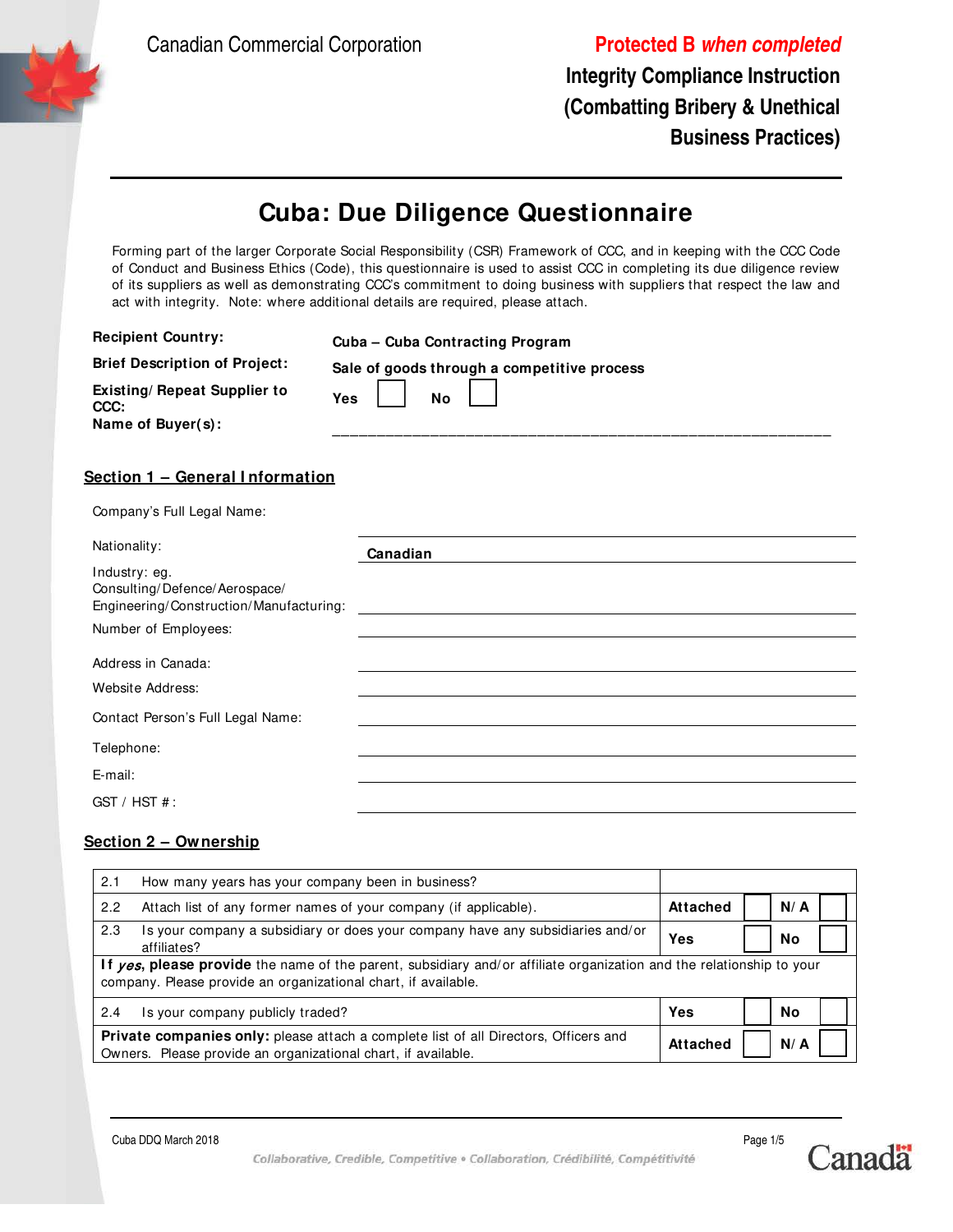Canadian Commercial Corporation **Protected B when completed**

## **Integrity Compliance Instruction (Combatting Bribery & Unethical Business Practices)**

### **Section 3 – Legal**

| 3.1 | Please attach a copy of incorporating documents or a compliance certificate<br>containing the status of the company and the legal name.                                                                                                                    | Yes | N/ A |  |
|-----|------------------------------------------------------------------------------------------------------------------------------------------------------------------------------------------------------------------------------------------------------------|-----|------|--|
|     | If you answer <i>yes</i> to any of the following questions, <b>please attach the details</b> :                                                                                                                                                             |     |      |  |
| 3.2 | Are there any judgments, claims, or arbitration proceedings or law suits<br>threatened, pending or outstanding in any jurisdiction in excess of \$500,000<br>against your company (or any person listed in this questionnaire) within the last 5<br>vears? | Yes | Nο   |  |
| 3.3 | Has your company (or any person or entity listed in this questionnaire) filed any<br>law suits or requested arbitration with any other federal government department<br>or agency within the last 5 years?                                                 | Yes | No   |  |

## **Section 4 - I ntegrity and Business Ethics**

|     | Within the past 5 years:                                                                                                                                                                                                                                                       |            |  |           |  |  |
|-----|--------------------------------------------------------------------------------------------------------------------------------------------------------------------------------------------------------------------------------------------------------------------------------|------------|--|-----------|--|--|
|     | If you answer <i>yes</i> to any of the following questions, <b>please attach the details</b> .                                                                                                                                                                                 |            |  |           |  |  |
| 4.1 | For the following questions (4.1.a to 4.1.d), please indicate if your company (or any person or entity listed in this<br>questionnaire), by itself or in partnership, or any of its related companies, principle shareholder, senior officer or<br>senior management has ever: |            |  |           |  |  |
|     | been debarred by any government or international organization from<br>a.<br>tendering?                                                                                                                                                                                         | <b>Yes</b> |  | No        |  |  |
|     | been investigated for, been charged with, or been found guilty in any court, or<br>b.<br>subject to equivalent administrative measures, for violation of the <i>Corruption of</i><br>Foreign Public Officials Act or any other anti-corruption/bribery laws?                   | <b>Yes</b> |  | No        |  |  |
|     | been investigated for, been charged with, or been found guilty in any court, or<br>c.<br>subject to equivalent administrative measures of violating any rules or<br>regulations governing the purchase or sale of goods or services to or by any<br>government?                | Yes        |  | No        |  |  |
|     | been investigated or found guilty of violations involving income tax fraud,<br>d.<br>securities or competition laws?                                                                                                                                                           | Yes        |  | <b>No</b> |  |  |
| 4.2 | Does your company have a written policy regarding corruption or bribery?                                                                                                                                                                                                       | Yes        |  | No        |  |  |
| 4.3 | Does your company provide anti-corruption / anti-bribery training for those<br>employees involved in high risk countries and activities?                                                                                                                                       | <b>Yes</b> |  | No        |  |  |
| 4.4 | Do you have controls and procedures established within your company with<br>respect to foreign public officials being offered gifts, hospitality, entertainment,<br>travel or other expenses?                                                                                  | Yes        |  | No        |  |  |
| 4.5 | Has your company been audited for business integrity compliance by a third-<br>party in the last 5 years?                                                                                                                                                                      | Yes        |  | No        |  |  |

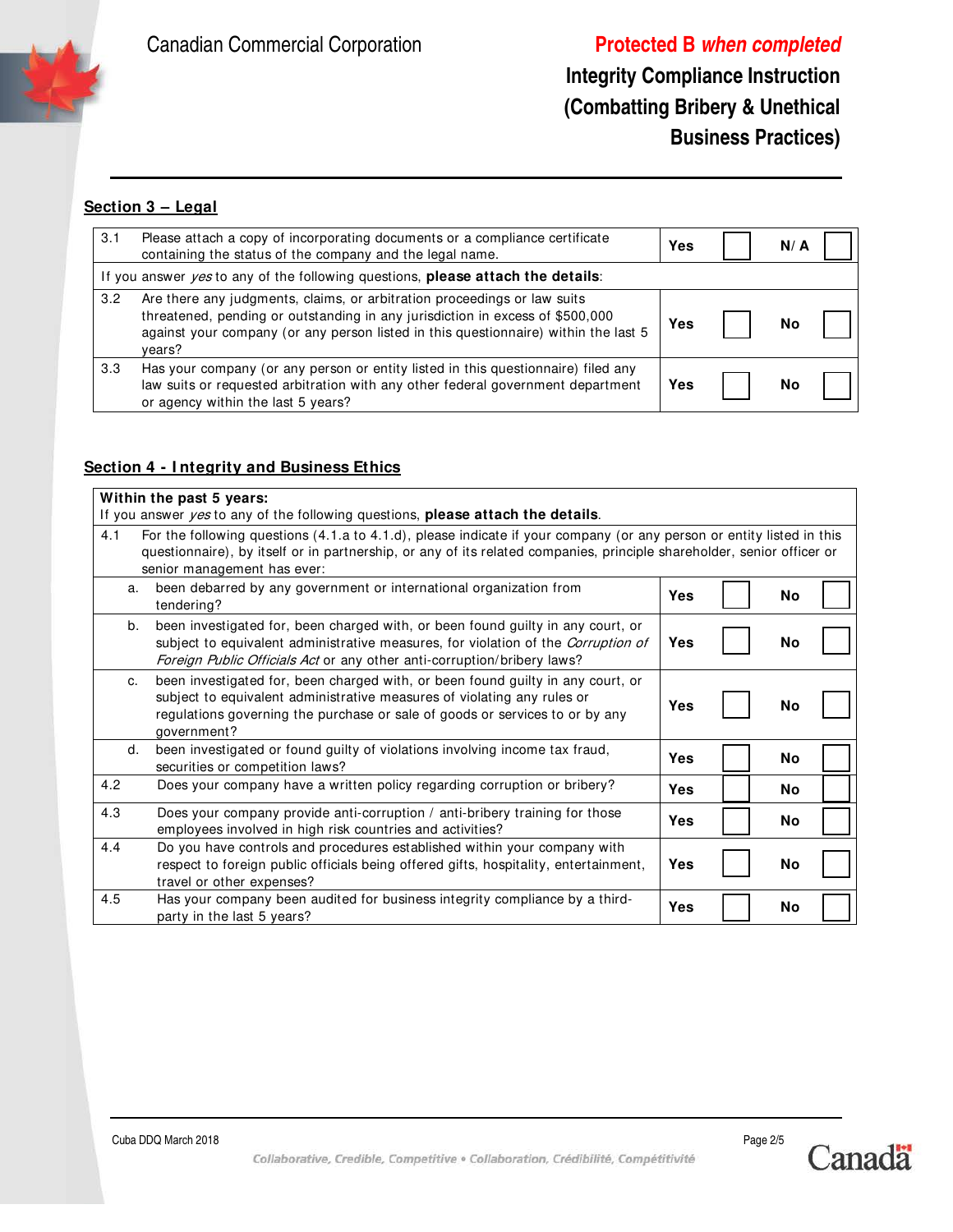

**Integrity Compliance Instruction (Combatting Bribery & Unethical Business Practices)**

#### **Section 5 – Government of Canada's I ntegrity Regime**

Please consult the following links:

http://www.tpsgc-pwgsc.gc.ca/ci-if/declaration-eng.html and https://www.tpsgc-pwgsc.gc.ca/ci-if/politiquepolicy-eng.html

5.1 Upon review of the Public Works and Government Services Canada (PWGSC) (in the process of being renamed to Public Services and Procurement Canada (PSPC)) Integrity Declaration Form and the Ineligibility and Suspension Policy, could your company be declared ineligible or suspended from being awarded a federal contract or real property agreement?

| Yes | No |  |
|-----|----|--|
|     |    |  |

http://www.international.gc.ca/trade-agreements-accords-commerciaux/ncppcn/index.aspx?lang= eng&menu\_id= 1&menu= R and http://www.oecd.org/ corporate/mne/1922428.pdf

| 5.2 | We understand that CCC expects that Canadian companies will cooperate in good    |     |                 |
|-----|----------------------------------------------------------------------------------|-----|-----------------|
|     | faith with proceedings before any National Contact Point (NCP) for the OECD      | Yes | No <sub>1</sub> |
|     | Guidelines for Multinational Enterprises which involve a request for review that |     |                 |
|     | names the Company.                                                               |     |                 |

#### **Section 6 – Agents, Representatives and Business Partners**

| 6.1 | Does your company hire a Cuban worker through one of the Cuban employment<br>agencies such as Acorec, Palco, CiHSA or CETA?<br>If yes, please attach a copy of the contract with the agency and confirm that the<br>salary is being paid as noted in the contract. | Yes |                         | No |
|-----|--------------------------------------------------------------------------------------------------------------------------------------------------------------------------------------------------------------------------------------------------------------------|-----|-------------------------|----|
|     | 6.2 Other than in 6.1, does your company hire agents, representatives and/or third party<br>intermediaries?<br>If ves, please respond to Questions 6.3 and 6.4.                                                                                                    | Yes |                         | No |
| 6.3 | Does your company have a written policy and/or processes regarding the use of<br>agents and representatives and third party intermediaries?<br>If yes, please attach a copy of the policy and explain how it has been applied.                                     | Yes |                         | Νo |
| 6.4 | If your company hires agents, representatives and/or third party intermediaries,<br>does your company conduct risk-based due diligence before entering into any                                                                                                    | No  |                         |    |
|     | agreement with an agent, representative and/or third party intermediary?<br>If yes, please attach a sample of the due diligence completed for agents,<br>representatives and/or third party intermediaries.                                                        |     | <b>Yes and Attached</b> |    |

### **Section 7 – Foreign Public Officials**

| 7.1 | Have any gifts or benefits, including project related trips been given to any public<br>officials of the buyer?<br>If yes, please attach confirmation of compliance with local and Canadian laws. | No<br><b>Yes and Attached</b> |  |
|-----|---------------------------------------------------------------------------------------------------------------------------------------------------------------------------------------------------|-------------------------------|--|
| 7.2 | Provide the names of principal officials or other contacts on the Buyer side who<br>have engaged with the Supplier.                                                                               | <b>Attached</b><br>N/A        |  |



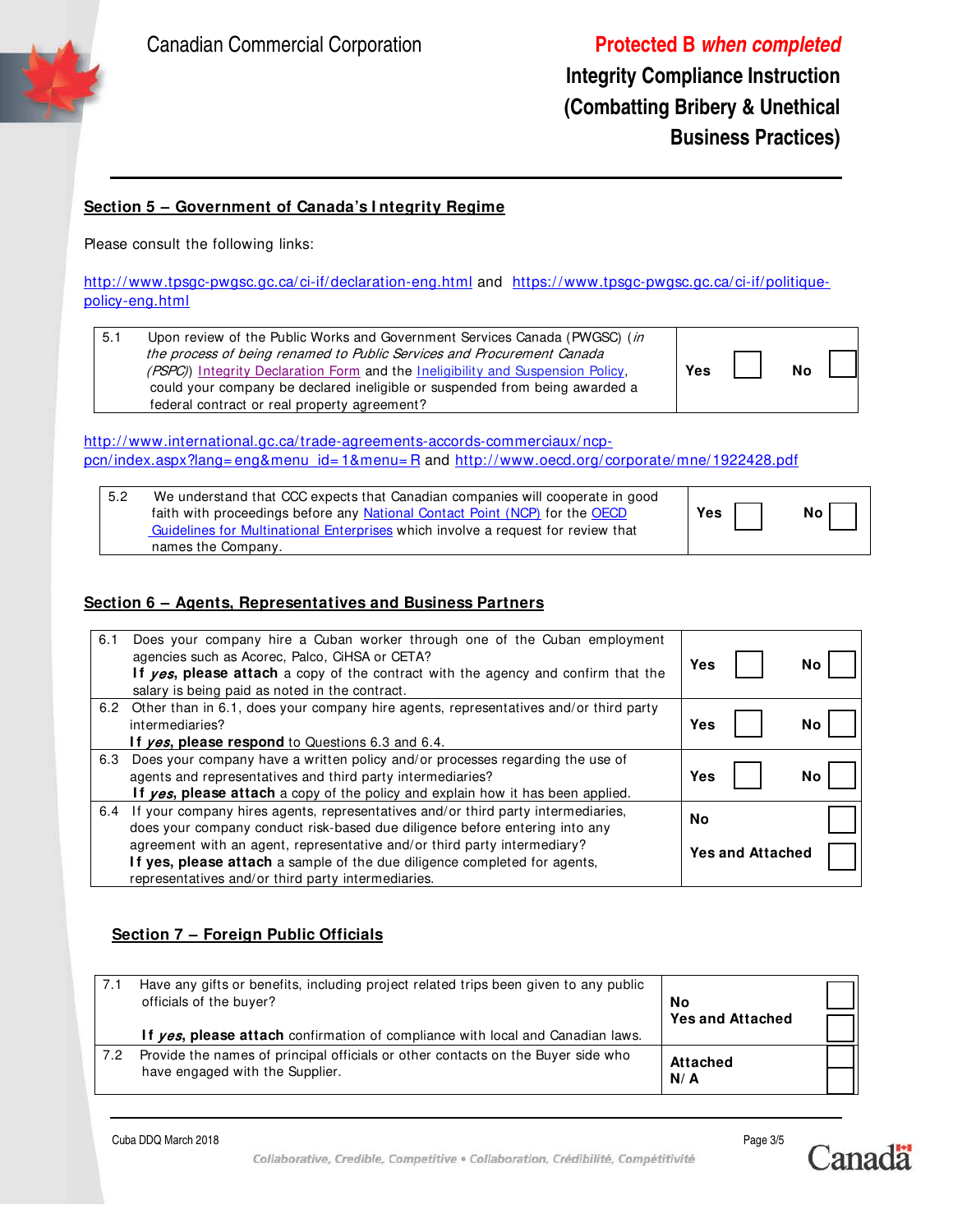

## **Integrity Compliance Instruction (Combatting Bribery & Unethical Business Practices)**

| 7.3 | Is there a bonus or incentive scheme in place for the Supplier's senior officers,<br>manager or employees that relates to the project? | No<br><b>Yes and Attached</b> |  |
|-----|----------------------------------------------------------------------------------------------------------------------------------------|-------------------------------|--|
|     | If ves, please attach details.                                                                                                         |                               |  |
| 7.4 | Were any third party intermediaries required or recommended by the Buyer?                                                              | No                            |  |
|     | If yes, please attach details.                                                                                                         | <b>Yes and Attached</b>       |  |
| 7.5 | Please provide the substantive qualifications of any third party intermediaries that                                                   |                               |  |
|     | will have contact with foreign public officials.                                                                                       | N/A                           |  |
|     |                                                                                                                                        | <b>Attached</b>               |  |
|     |                                                                                                                                        |                               |  |